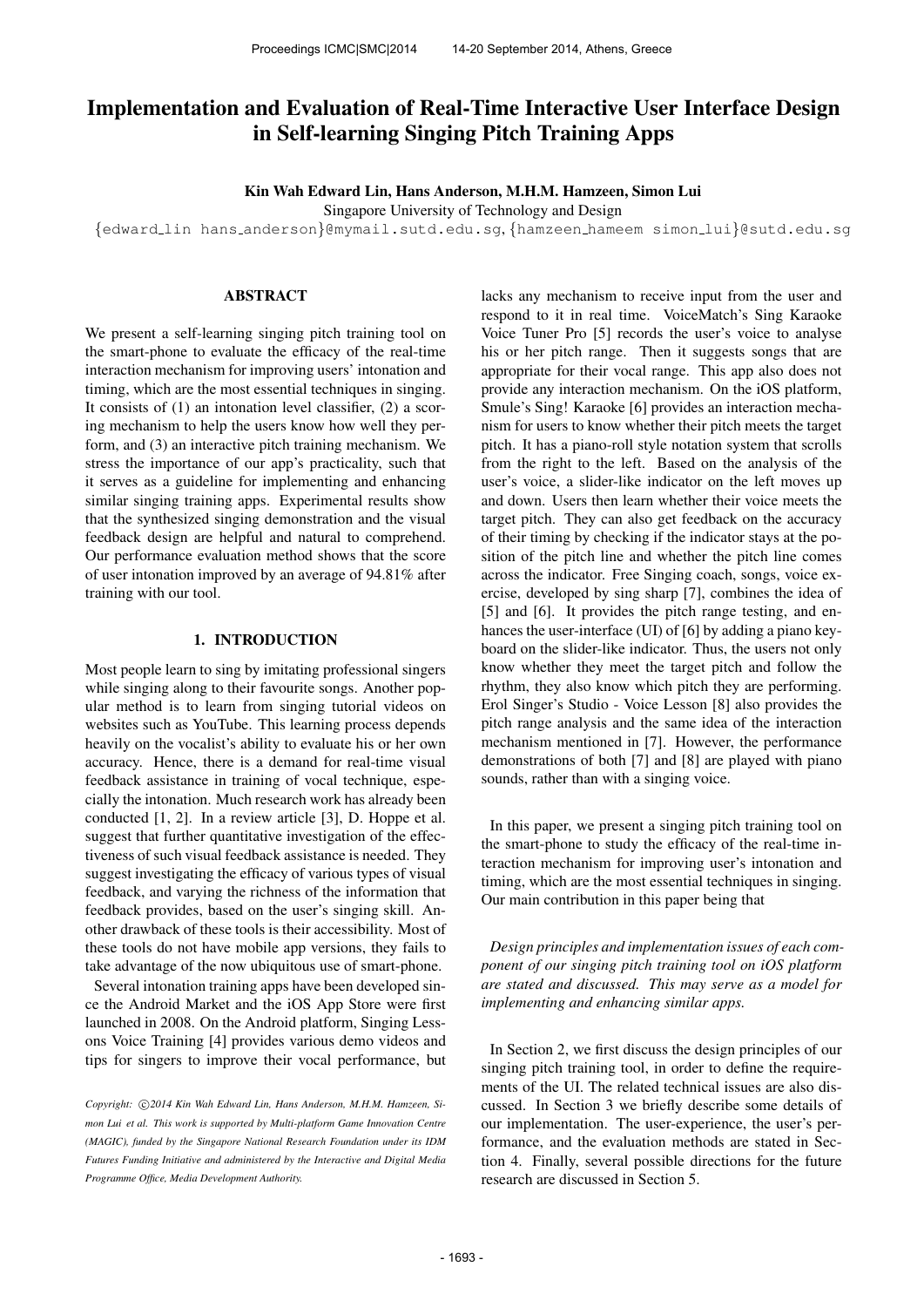#### 2. DESIGN PRINCIPLES

We want to design a real-time interactive tool on smartphones to enhance user's intonation. In order to make our app interactive, the visual cues that indicates the user's current pitch, should be fast enough to respond in real-time. Moreover, users should be able to immediately interpret the clue in a non-ambiguous way. In other words, once the visual clue reacts to the pitch change, it should alert the user quickly enough that the user knows (1) what pitch he or she is currently performing, (2) compare to previous pitch, whether the current pitch is higher or lower, and (3) whether the current pitch meets the target pitch. A typical interactive way in which a user gradually tunes a pitch indicator (which has a pitch range background) up and down to match-up with the melody line at the right time, fulfills this design requirement. P. Hmlinen et al. [1] suggest that the total delay between voice input and visual feedback consists of (1) audio hardware and driver, (2) pitch estimation algorithm, and (3) video hardware and driver. Since the hardware configuration is fixed in the smart-phone, the only component we can adjust the delay is the pitch estimation algorithm. P. Hmlinen et al. point out that more reliable pitch estimation causes more delay, resulting in less responsive UI and thus poor user-experience. Hence, among the pitch estimation methods in the literature, we adopt the element wise product of Fast Fourier Transform (FFT) and Cepstrum in [9]. Its running time is O(NlogN) with N audio samples and it has 91% accuracy. Comparing the running time of this pitch estimation method with the audio samples buffering time, the running time is negligible. Then the only concern is about the audio samples buffering time. However, if the buffer size is too small, the pitch estimation method will then be very sensitive to any tiny short sound, resulting a stability problem of the visual feedback. The relationship between the user-experience of the pitch indicator and the buffering configuration is studied and presented in Section 4.

To make our app accessible to users studying without a teacher, users should be able to obtain our app easily. Smart-phone is the most desirable platform because of its ubiquitous use. In addition, S. Lui [10] reports that electronic device users nowadays are device sensitive; using the best features of each kind of device to match different suitable tasks. For instance, 90% of users send email with desktop PCs, which have physical keyboards and relatively large displays, compared to smart-phone. 73% of users use navigation activities on smart-phones because of their mobility. Since listening, singing and looking at the visual feedback are the only actions of this self-learning process, a smart-phone is an appropriate device for learning intonation and tempo. However, not all smart-phones are suitable for our app. As mentioned before, audio hardware and driver also contribute to the delay between voice input and visual feedback. Hence, at this beginning stage of development, we should first implement our app on a smart-phone with low-latency audio. iOS devices currently have the lowest audio latency (around 5.8ms) [11]. For this reason, we decided to develop our app on the iOS platform. Next, a singing demonstration is required for unsuper-



Figure 1. Intonation Level Classifier with Song - Fly Me to the Moon.

vised study. Having a professional singing teacher to provide a suitable demonstration for our app would be expensive and time-consuming. As the commercial singing synthesizer, Vocaloid [12], is flexible and accurate, we used it to create the singing demonstrations for our app. Listening to examples from a virtual teacher is not enough for unsupervised self-study. Students also need to know how well their intonation currently is, by comparing against their own previous performance and also against their peers. Therefore, we need a scoring system. By using the scoring mechanism, users should be able to easily, unambiguously, and fairly do the performance comparison. In this early stage of development, we would like to make the scoring mechanism as simple as possible so that it minimizes the delay between voice input and visual feedback, and it also fulfils the requirement of performance comparison. The details of such a requirement are further discussed when we present our scoring mechanism in Section 3.2.

One last issue about designing our app is that since we want to minimize the delay as much as possible, we avoid expensive harddisk I/O operations, especially during pitch training. In other words, the singing voice is not recorded. In our app development, we found that the harddisk I/O operations significantly affect the audio sample buffering, which subsequently affects the accuracy of pitch estimation.

#### 3. IMPLEMENTATION

With the design principles in mind, we implemented our singing pitch training tool with iOS's graphic rendering and animation infrastructure called Sprite Kit [13]. We deployed it on iPod Touch (5th generation) with iOS 7.0.4 and Apple 1GHz dual core A5 CPU. It consists of (1) an intonation level classifier, (2) a scoring mechanism to let the users know how well they perform, and (3) an interactive pitch training mechanism. Each lesson begins with a synthesized singing demonstration, follows by a tuning note. Then the user sings to tune a pitch indicator, to match with the melody of the song. In this section, we briefly describe the compact UI in the 4 inch iPod Touch Retina Display and the corresponding implementation issues of each component.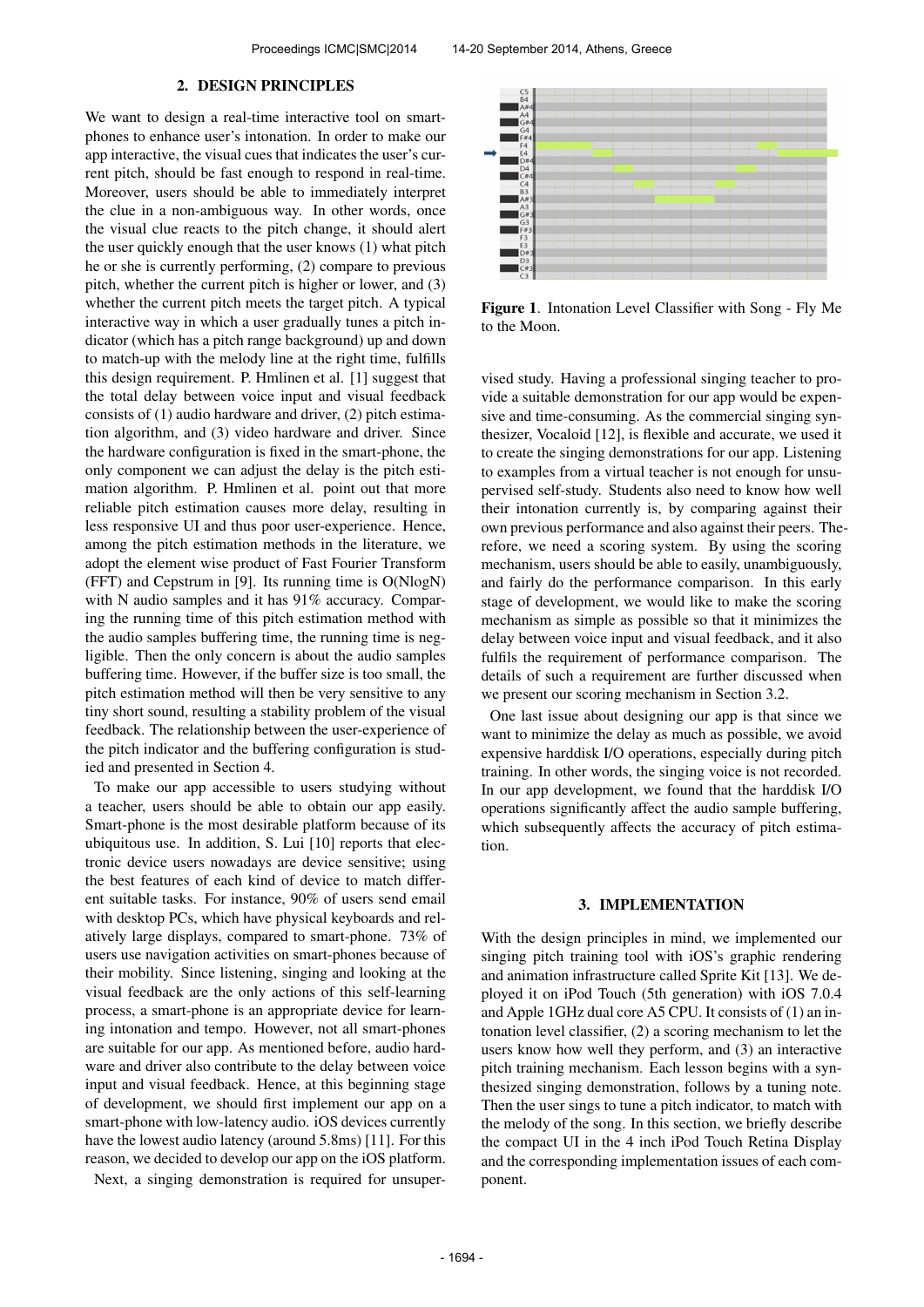### 3.1 Intonation Level Classifier

The UI of the intonation level classifier is shown in Figure 1. There is a score panel on the right. A keyboard label with English naming convention of a 12-tone chromatic scale is located at the left. The pitch range is from C3 to C5. The first two sentences of some popular songs such as Fly Me to the Moon are synthesized by Vocaloid. When the user starts using the classifier, the notes in song, represented by green bar, move from the right to the left. When each note hits the keyboard, the corresponding synthesized singing voice is played. In this way, a singing demonstration is played. After the demonstration is finished, it is the user's turn to sing. The same sequence of notes move from the right to the left again. Before the first note hits the keyboard, the synthesized singing voice of the first note is sung and this serves as the tuning note. When user is singing along with this sequence of notes, their voice is continuously captured and then the pitch is estimated, regardless of whether the voice matches with the correct words. In addition, since our focus is the visual clue for helping the user to get the right pitch, lyrics is therefore omitted. Based on the pitch estimation, the blue arrow moves to the corresponding position of the keyboard. When the blue arrow hit the green bar, the green bar shimmers. In this fashion, user gets familiar with our app interactive interface and the visual clue response. Finally, the score of user performance is displayed. The scoring mechanism is described in the sequel section. We briefly classify the users into three categories, namely Expert, Average and Beginner.

## 3.2 Scoring Mechanism

The scoring mechanism works by scoring the user's performance on a pass / fail basis at regular time intervals. For each time interval, a score of one indicates that the user's pitch is within the acceptable range for that time interval; zero indicates incorrect pitch. We implemented the UI of the app using Apple's Sprite Kit graphics API, which calls a function to update the entire screen once, around every 0.0167 seconds. To calculate the score, we use two variables: maxScore and yourScore. Each time Sprite Kit calls its graphics update function, we increment maxScore and if the user's current pitch is within acceptable range, we also increment yourScore. At the end of the lesson, the following formula gives the user's performance score:

$$
\frac{\text{yourScore}}{\text{maxScore}} \cdot 100\%
$$

This scoring mechanism is simple. It fulfils the delay minimization requirement and the score provides an easy, unambiguous, fair comparison between different users. However, this schema is too strict about the intonation. Users have to maintain their pitch for the whole period of each note, even when they need to breathe or would like to glissando style transition between notes. Otherwise, they are penalized. Since this schema provides insight for future work, we adopt it in this early stage of development. We discuss plans for future improvement in Section 5.







Figure 3. Pitch Hit in Training.

# 3.3 Pitch Training

Our app includes 4 typical pitching exercises for intonation practice, namely Major Scales, Minor Scales, Major Arpeggios and 7ths Arpeggios. Table 1 gives an example of the forward notes sequences in these exercises in F. In these exercises, notes are played forward and backward.

| <b>Major Scales</b>    |  |    | RbL C |  |  |
|------------------------|--|----|-------|--|--|
| <b>Minor Scales</b>    |  | RЫ |       |  |  |
| <b>Major Arpeggios</b> |  |    |       |  |  |
| <b>7th Arpeggios</b>   |  |    |       |  |  |

Table 1. Four Pitch Training Exercises in the Key of F.

Figure 2 and Figure 3 depict the UI features of pitch training. It is similar to the intonation level classifier. The differences are that users can configure the tempo of the song (the speed of the moving notes), and three visual feedback cues are added. Basically, these visual cues can be considered as the reinforcement features [14]. Reinforcement learning is a technique from the field of behaviour psychology, in which users alter their decision-making in order to maximize some notion of cumulative reward. Typically, the system only knows the correct desired behavior, but lack the exact steps or procedure to guide the user towards success. Our tool uses the reinforcement features described below to train the user to maximize their reward, the performance score. Reinforcement features used in our tool are (1) the performance score indicator, (2) pitch miss red dot and pitch hit blue dot and (3) the shimmering green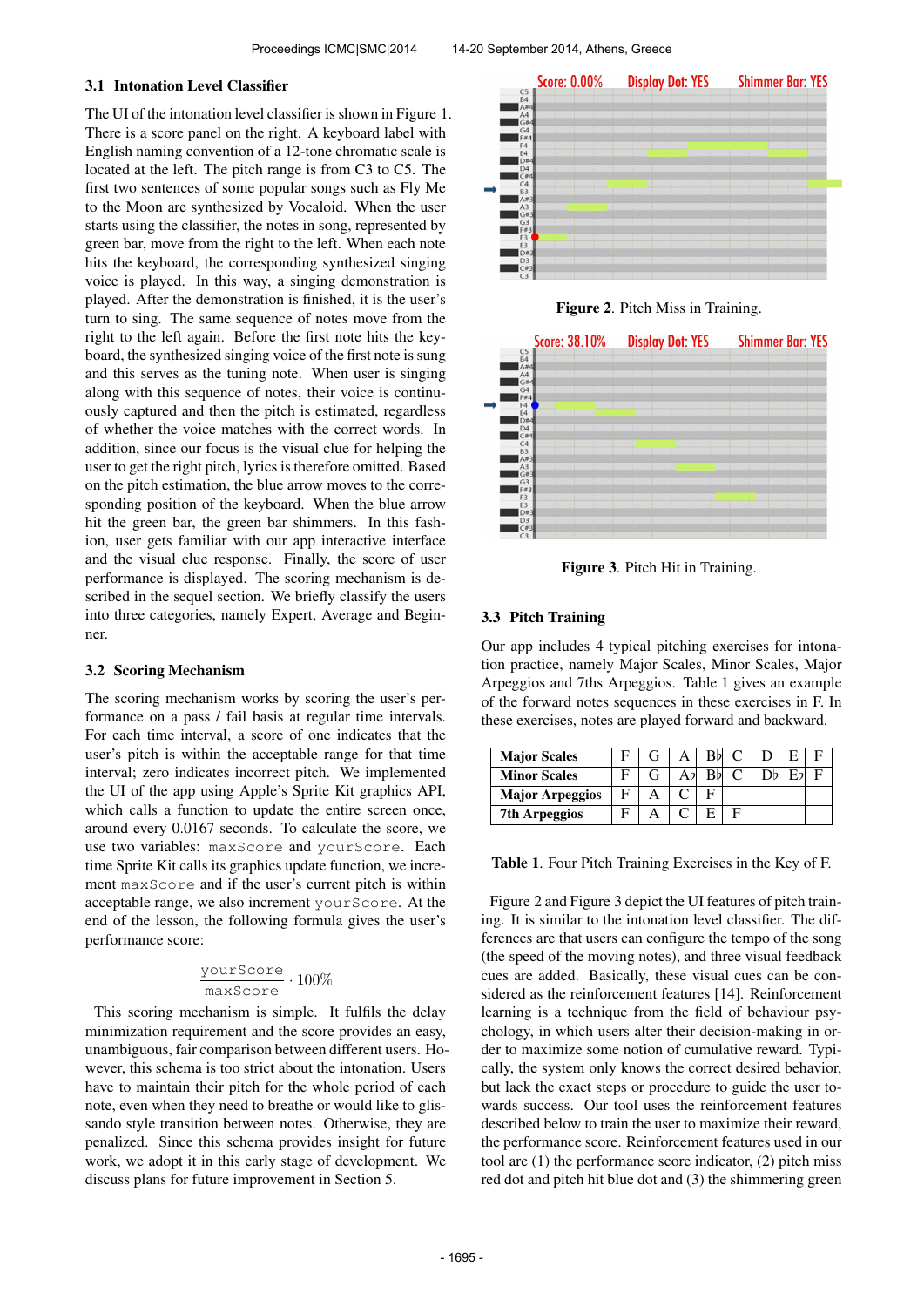note bar. The performance score indicator display the current performance score. When the user misses the right pitch, a red dot is displayed. If the user gets the right pitch, then a blue dot is displayed and the green note bar shimmers. These reinforcement features are enabled or disabled and we discuss the effectiveness of the combination of reinforcement features in the following section.

## 4. EXPERIMENT

We performed 4 tests to gather users' feedback on the UI design of our app and evaluated users' intonation skill. Ten male users and ten female users with age ranging from 19 to 32 were invited to perform these user-experience tests. Each user was asked to use the app in a separate and quiet room. They were asked to use the app with mouth-tomicrophone distance of 15-18cm and listened to the singing demonstrations with earphones. There is no input from the speaker to the microphone. After each test, the users rated the visual feedback cues with 7 being the best and 1 being the worst (See Table 2).

| Value                       | Interpretation                          |
|-----------------------------|-----------------------------------------|
| 7                           | <b>Entirely Natural and Helpful</b>     |
| 6                           | Very Natural and Helpful                |
| 5                           | Quite Natural and Helpful               |
| 4                           | Somewhat Natural and Helpful            |
|                             | Somewhat Unnatural and Unhelpful        |
| $\mathcal{R}$               | Very Unnatural and Unhelpful            |
| $\mathcal{D}_{\mathcal{L}}$ | Quite Unnatural and Unhelpful           |
| 1                           | <b>Entirely Unnatural and Unhelpful</b> |

Table 2. Possible Visual Feedback Test Responses.

The 1st test aims to understand the relationship between the users experience with the pitch indicator and the buffer configuration of the pitch estimation algorithm. For each buffer configuration, each user sang several notes, and at the same time observed the blue arrow (the pitch indicator). Users kept on doing this until they formed a clean opinion about the efficacy of the blue arrow. The result of the test is shown in Table 3. Each row shows that, given the buffer size and the percentage of frame overlap, the period of buffering sufficient audio samples is measured, the running time of estimating pitch is recorded and the average of users' rating is stated. It is found that the buffer size of 8192 audio sample points and 50% of frame overlap gives the most pleasant visual feedback for the pitch indicator. The delay between voice input and visual feedback is low and the buffer size is large enough to provide a stable estimation.

In the 2nd test, we use the intonation level classifier to classify the users into 3 different groups, namely Expert, Average and Beginner, on a curve. Top 10% of them were classified as Experts, the next 30% is classified as Average, and the remaining 60% were classified as Beginners. Since the result was calculated after every user had finished their tests, they did not know in which group they were classified. But they were told in advance that they will be graded

| <b>Buffer</b> | Overlap           | <b>Period</b> | <b>Estimate Pitch</b> | Ave    |
|---------------|-------------------|---------------|-----------------------|--------|
| <b>Size</b>   | $\%$              | ms            | ms                    | Rating |
| 4096          |                   | 185.76        | 0.670                 | 4.69   |
| 4096          | 50                | 92.88         | 0.673                 | 5.00   |
| 8192          |                   | 371.52        | 0.901                 | 5.13   |
| 8192          | 50                | 185.76        | 0.514                 | 5.18   |
| 16384         | $\mathbf{\Omega}$ | 743.04        | 1.340                 | 4.60   |
| 16384         | 50                | 371.52        | 1.343                 | 4.80   |

Table 3. User-Experiences on Pitch Indicator and Buffer Configuration.

| <b>Exercise</b>     | <b>Overall Ave</b> |              |  |
|---------------------|--------------------|--------------|--|
|                     | Rating             | <b>Score</b> |  |
| <b>Major Scales</b> | 5.05               | 10.82        |  |
| <b>Minor Scales</b> | 4.35               | 7.86         |  |
| Arpeggios           | 5.00               | 5.22         |  |
| Arpeggios 7th       | 4.80               | 9.68         |  |

Table 4. User-Experience and Average Score of Four Pitch Tuning Exercises.

| <b>Reinforcement</b><br><b>Features</b> | Ave<br>Rating | <b>Expert</b> | Average | <b>Beginner</b> |
|-----------------------------------------|---------------|---------------|---------|-----------------|
| Score                                   | 4.20          | 4.50          | 4.17    | 4.17            |
| Red/Blue Dot                            | 5.00          | 4.00          | 5.50    | 4.92            |
| Green Bar                               | 4.05          | 3.00          | 4.17    | 4.17            |
| Score,<br>Red/Blue Dot                  | 5.45          | 5.50          | 6.00    | 5.17            |
| Score,<br>Green Dot                     | 4.85          | 5.50          | 5.00    | 4.67            |
| Red/Blue Dot.<br>Green Bar              | 4.90          | 5.50          | 5.00    | 4.75            |
| Score,<br>Red/Blue Dot.<br>Green Bar    | 5.75          | 6.50          | 6.17    | 5.42            |

Table 5. User-Experience on Reinforcement Features.

| <b>Skill Level</b> | <b>Before Training Score</b> |                             |            |  |
|--------------------|------------------------------|-----------------------------|------------|--|
|                    | Min                          | Ave                         | <b>Max</b> |  |
| Expert             | 16.5                         | 18.16                       | 19.82      |  |
| Average            | 11                           | 13.82                       | 16.13      |  |
| Beginner           | 0.64                         | 6.50                        | 10.76      |  |
|                    |                              |                             |            |  |
|                    |                              | <b>After Training Score</b> |            |  |
| <b>Skill Level</b> | Min                          | Ave                         | <b>Max</b> |  |
| Expert             | 32.27                        | 33.42                       | 34.57      |  |
| Average            | 20.51                        | 24.81                       | 30.27      |  |

Table 6. Group Performance Before and After Training.

on a curve with the scheme mentioned above. They were also told in advance that after they finished practising the